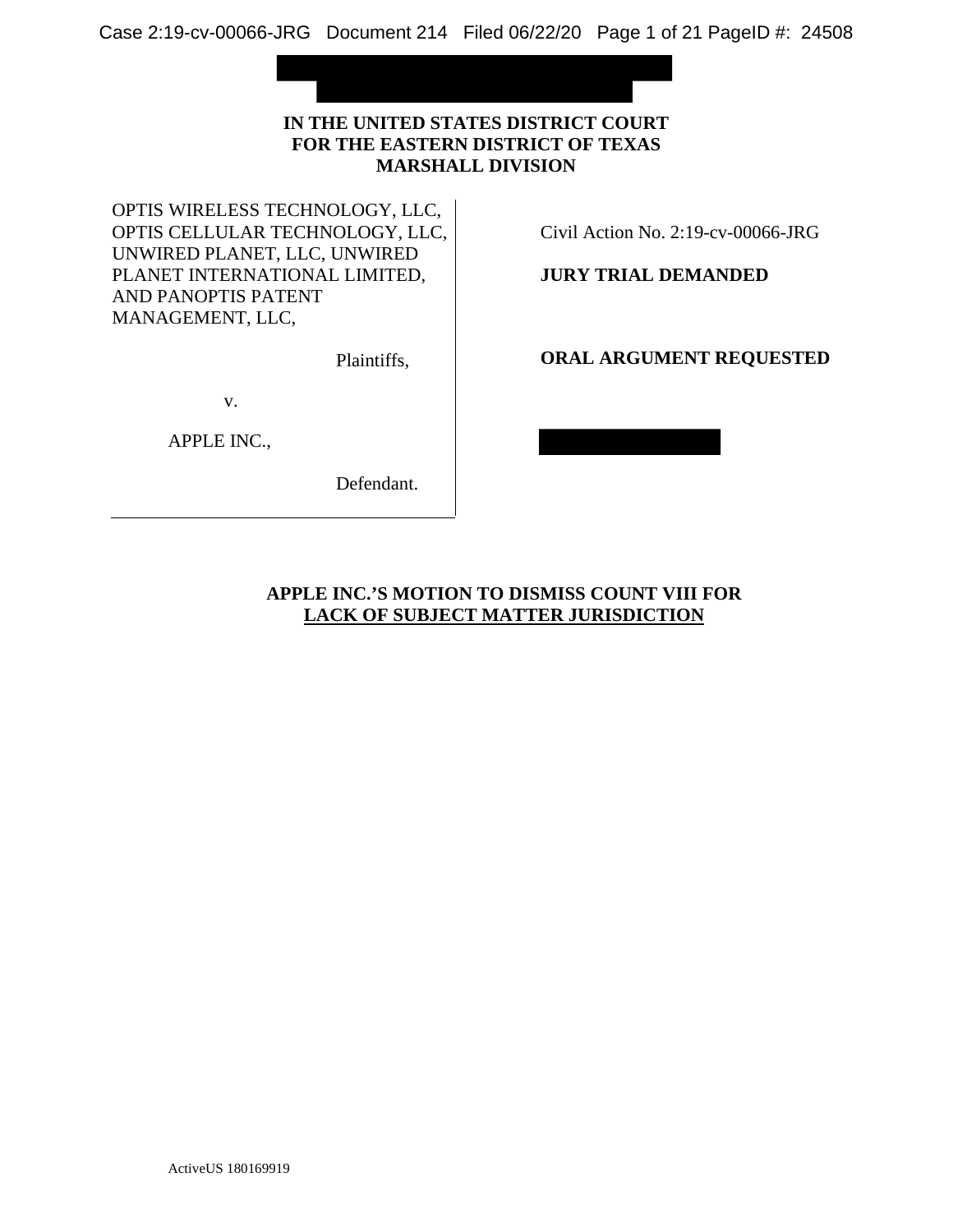# **TABLE OF CONTENTS**

## **Page**

| $\mathbf{I}$ . |                 |                                                                      |  |  |  |
|----------------|-----------------|----------------------------------------------------------------------|--|--|--|
| $\Pi$ .        |                 |                                                                      |  |  |  |
| III.           |                 |                                                                      |  |  |  |
|                | А.<br><b>B.</b> | The Court's Dismissal Of Count VIII Of Plaintiffs' Amended Complaint |  |  |  |
|                | C.              |                                                                      |  |  |  |
| IV.            |                 |                                                                      |  |  |  |
| V.             |                 |                                                                      |  |  |  |
|                | A.              | The Undisputed Facts Demonstrate that<br>$\dots 9$                   |  |  |  |
|                | <b>B.</b>       | Plaintiffs' Post-Suit Conduct Cannot Establish A Justiciable Case Or |  |  |  |
|                | $\mathcal{C}$ . |                                                                      |  |  |  |
| VI.            |                 |                                                                      |  |  |  |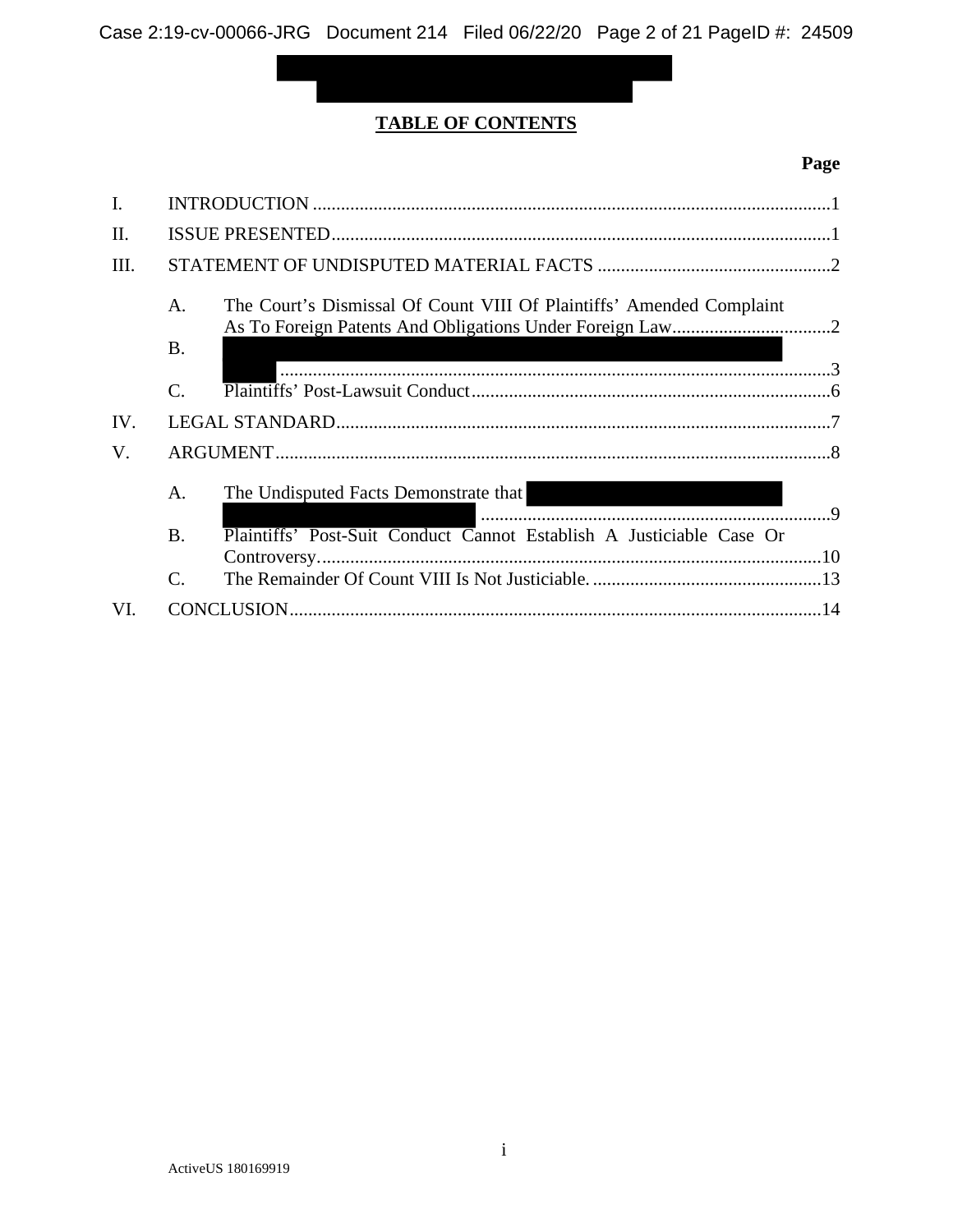Case 2:19-cv-00066-JRG Document 214 Filed 06/22/20 Page 3 of 21 PageID #: 24510

## **TABLE OF AUTHORITIES**

## **CASES**

| Aetna Life Ins. Co. v. Haworth,                                                                                     |
|---------------------------------------------------------------------------------------------------------------------|
| Apple Inc. v. Telefonaktiebolaget LM Ericsson, Inc.,                                                                |
| Arbaugh v. Y&H Corp.,                                                                                               |
| Ayers v. Robinson,                                                                                                  |
| Benitec Australia, Ltd. v. Nucleonics, Inc.,                                                                        |
| Calderon v. Ashmus,                                                                                                 |
| Celestine v. Nat'l Union Fire Ins. Co.,                                                                             |
| Commonwealth Sci. & Indus. Research Organisation v. Cisco Sys., Inc.,                                               |
| Core Wireless Licensing S.a.r.l. v. Apple Inc.,<br>No. 6:12-CV-100-JRG, 2015 WL 4775973 (E.D. Tex. Aug. 11, 2015)13 |
| Daubert v. Merrell Dow Pharmaceuticals, Inc.,                                                                       |
| Ericsson, Inc. v. D-Link Sys.,                                                                                      |
| Ford Motor Co. v. United States,                                                                                    |
| Grupo Dataflux v. Atlas Global Grp., L.P.,                                                                          |
| Innovative Therapies, Inc. v. Kinetic Concepts, Inc.,                                                               |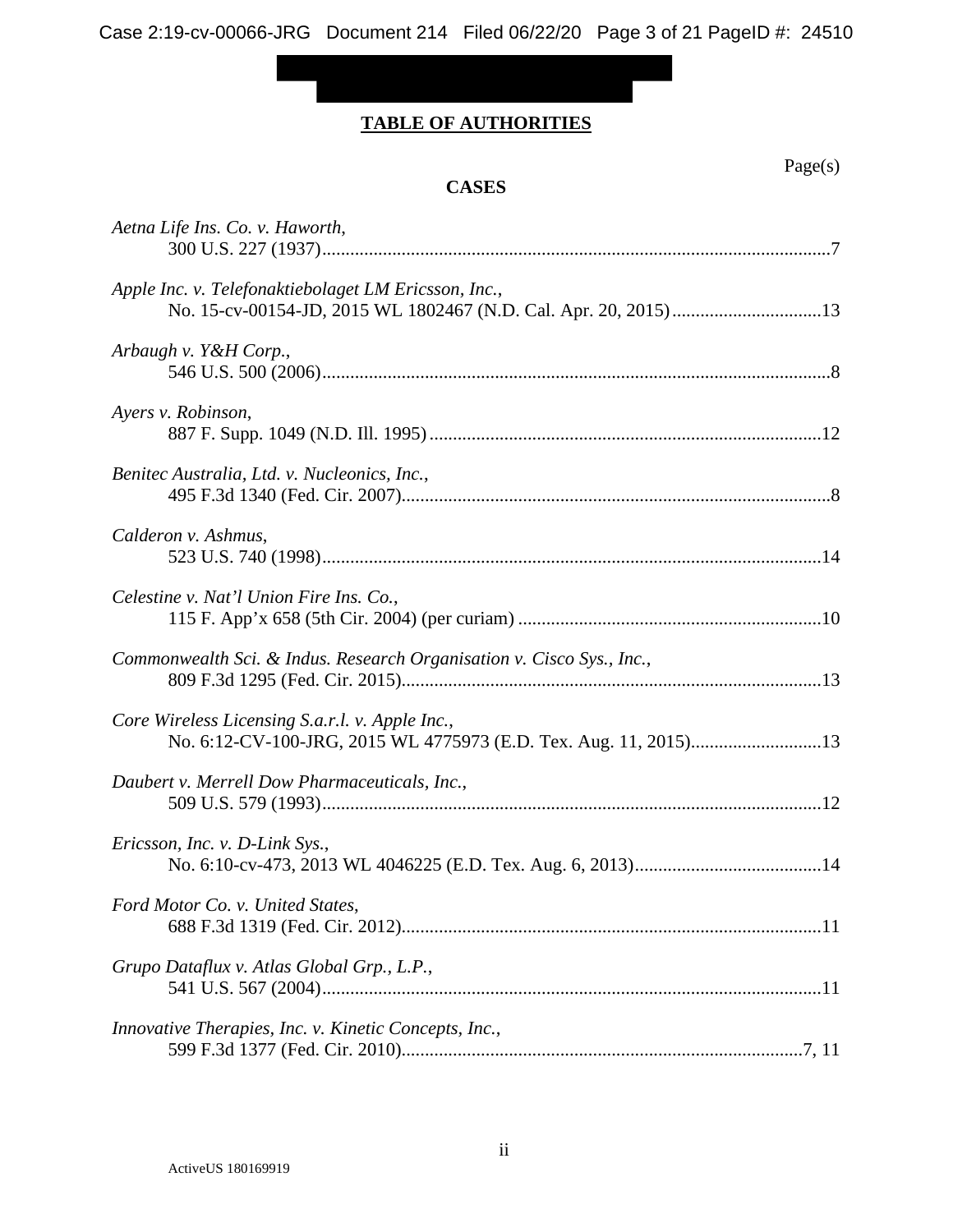| InterDigital Commc'ns, Inc. v. ZTE Corp.,             |
|-------------------------------------------------------|
| MedImmune, Inc. v. Genentech, Inc.,                   |
| Microsoft Corp. v. DataTern, Inc.,                    |
| Optis Wireless Tech., LLC v. Huawei Device USA, Inc., |
| Preiser v. Newkirk,                                   |
| Ramming v. United States,                             |
| Sherwin-Williams Co. v. Holmes Cnty.,                 |
| Stragent, LLC v. Intel Corp.,                         |
| Unwired Planet Int'l Ltd. v. Huawei Techs Co. Ltd.,   |
| Vantage Trailers, Inc. v. Beall Corp.,                |
| STATUTES, RULES, AND REGULATIONS                      |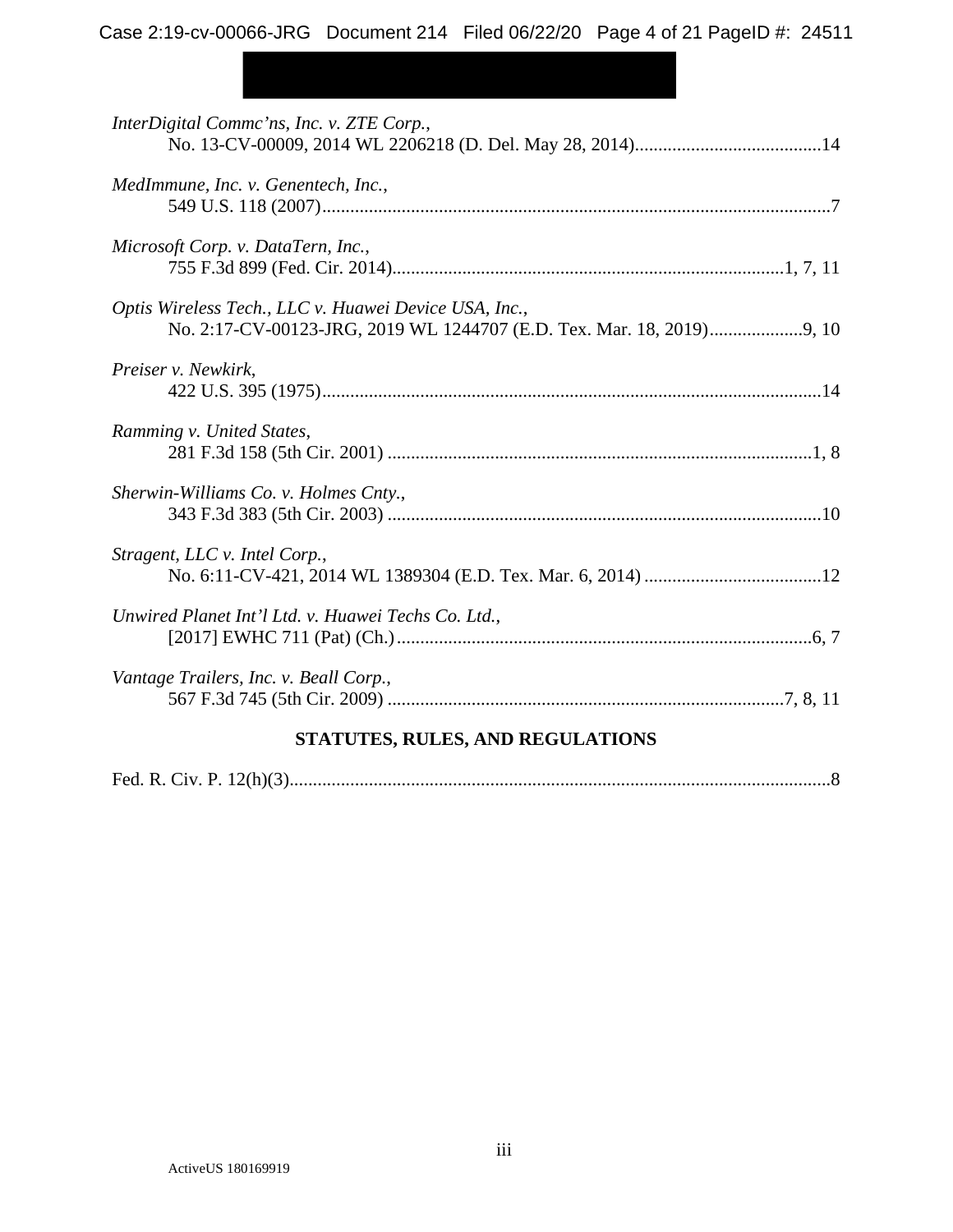#### <span id="page-4-0"></span>**I. INTRODUCTION**

Count VIII of Plaintiffs' Amended Complaint seeks a declaration that Plaintiffs "negotiated in good faith and otherwise complied with FRAND" with respect to "a *global* license to Plaintiffs' [declared] essential patents." ECF No. 26 ("Am. Compl.") at [1](#page-4-2)09.<sup>1</sup> Finding that it lacks jurisdiction to adjudicate a claim as to foreign patents and legal obligations, this Court dismissed "any portion of Count VIII that seeks a declaration that Plaintiffs have complied with their obligations under foreign laws or as they relate to foreign patents," yet left the door open to reconsider whether Count VIII—as limited to *U.S.* patents and *U.S.* law—remains justiciable after full development of the factual record. ECF No. 102 ("Dismissal Order") at 6, 8.

In assessing subject matter jurisdiction, a court may consider "undisputed facts evidenced in the record" or "undisputed facts plus the court's resolution of disputed facts." *Ramming v. United States*, 281 F.3d 158, 161 (5th Cir. 2001). The completed record confirms Count VIII is not justiciable.

But "post-complaint facts cannot create jurisdiction where none existed at the time of filing." *Microsoft Corp. v. DataTern, Inc.*, 755 F.3d 899, 906 (Fed. Cir. 2014). Plaintiffs' attempt to seek an advisory opinion on Apple's negotiation conduct under French law fares no better; as this Court has already held, foreign law has no place in these proceedings. Accordingly, Apple respectfully requests that the Court dismiss Count VIII with prejudice.

#### <span id="page-4-1"></span>**II. ISSUE PRESENTED**

Whether a case or controversy exists as to Count VIII of Plaintiffs' Amended Complaint,

<span id="page-4-2"></span><sup>1</sup> Emphases added in quotations throughout unless otherwise noted.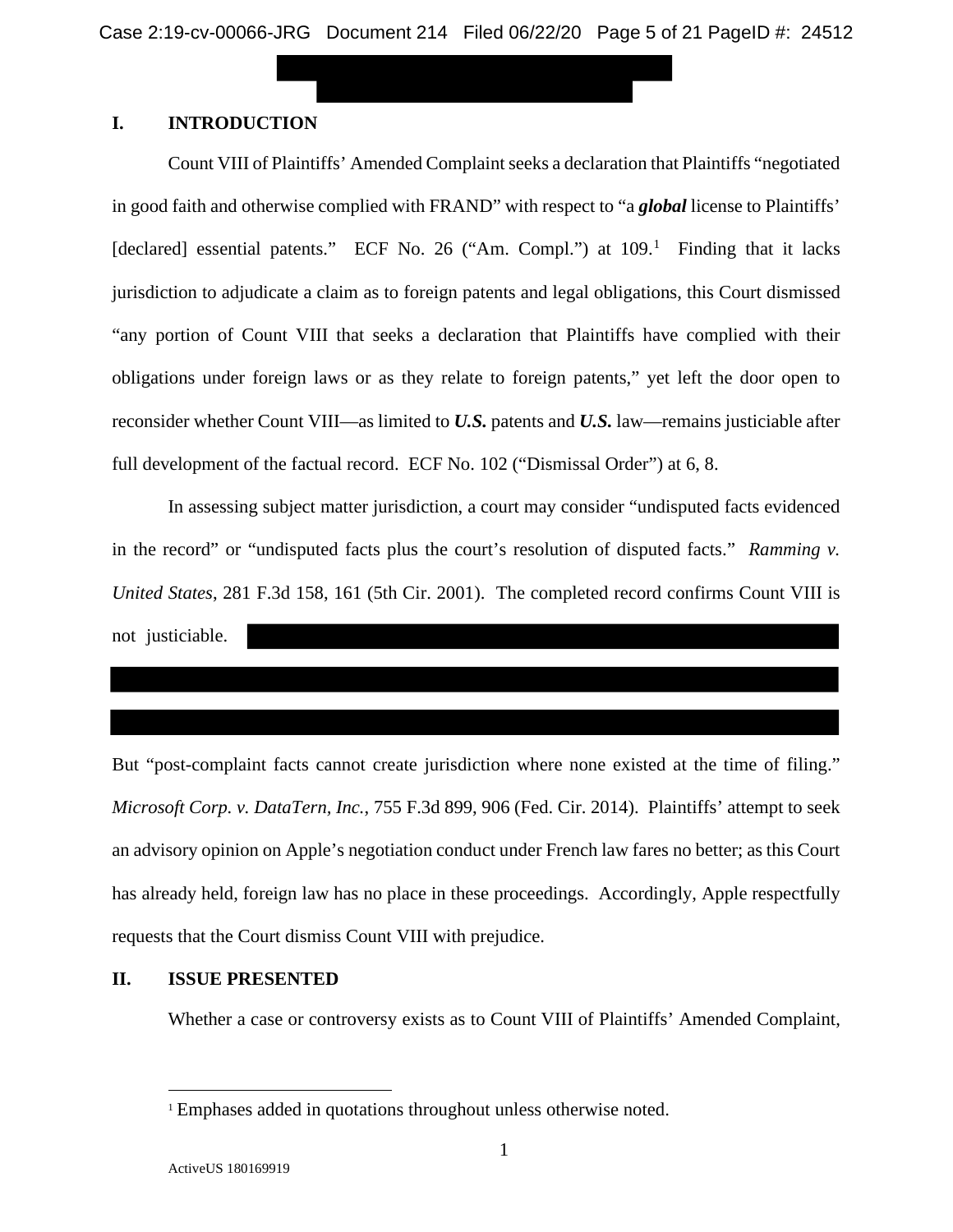Case 2:19-cv-00066-JRG Document 214 Filed 06/22/20 Page 6 of 21 PageID #: 24513

where

before the commencement of this suit.

#### <span id="page-5-1"></span><span id="page-5-0"></span>**III. STATEMENT OF UNDISPUTED MATERIAL FACTS**

#### **A. The Court's Dismissal Of Count VIII Of Plaintiffs' Amended Complaint As To Foreign Patents And Obligations Under Foreign Law**

On May 13, 2019, Plaintiffs filed an Amended Complaint alleging that "[t]here is a dispute between the Plaintiffs and Apple concerning whether the Plaintiffs' history of offers to Apple for a *global* license to the Plaintiffs' essential patents complies with Plaintiffs' commitment to license their essential patents on FRAND terms and conditions pursuant to ETSI and ETSI's IPR Policy." Am. Compl. ¶ 143; *see also id.* ¶ 1. Specifically, Count VIII of the Amended Complaint sought "[a] declaration that Plaintiffs, in their history of negotiations with Apple in regard to a *global*  license to the Plaintiffs' essential patents, have negotiated in good faith and otherwise complied with FRAND ...." *Id.* at 109. Apple moved to dismiss Count VIII explaining that (1) the Court lacks jurisdiction to adjudicate Count VIII as to foreign patents (ECF No. 31 at 6-9); (2) even if the Court had jurisdiction over Count VIII as to foreign patents, it should decline to exercise it (*id.* at 9-10); (3) Plaintiffs alleged no controversy limited to U.S. patents (*id.* at 10-12); and (4) Count VIII fails to set forth a justiciable cause of action (*id.* at 12-15).

On March 2, 2020, the Court granted-in-part and denied-in-part Apple's motion to dismiss Count VIII. In doing so, the Court dismissed "any portion of Count VIII that seeks a declaration that Plaintiffs have complied with their obligations under foreign laws or as they relate to foreign patents, or that Apple may not raise a FRAND defense in a foreign jurisdiction." Dismissal Order 6. Specifically, the Court explained, "[l]ike claims for foreign patent infringement, claims asking the Court to pass upon foreign obligations under foreign laws related to foreign patents are best left to the courts of those foreign countries." *Id.* While the Court declined to dismiss Count VIII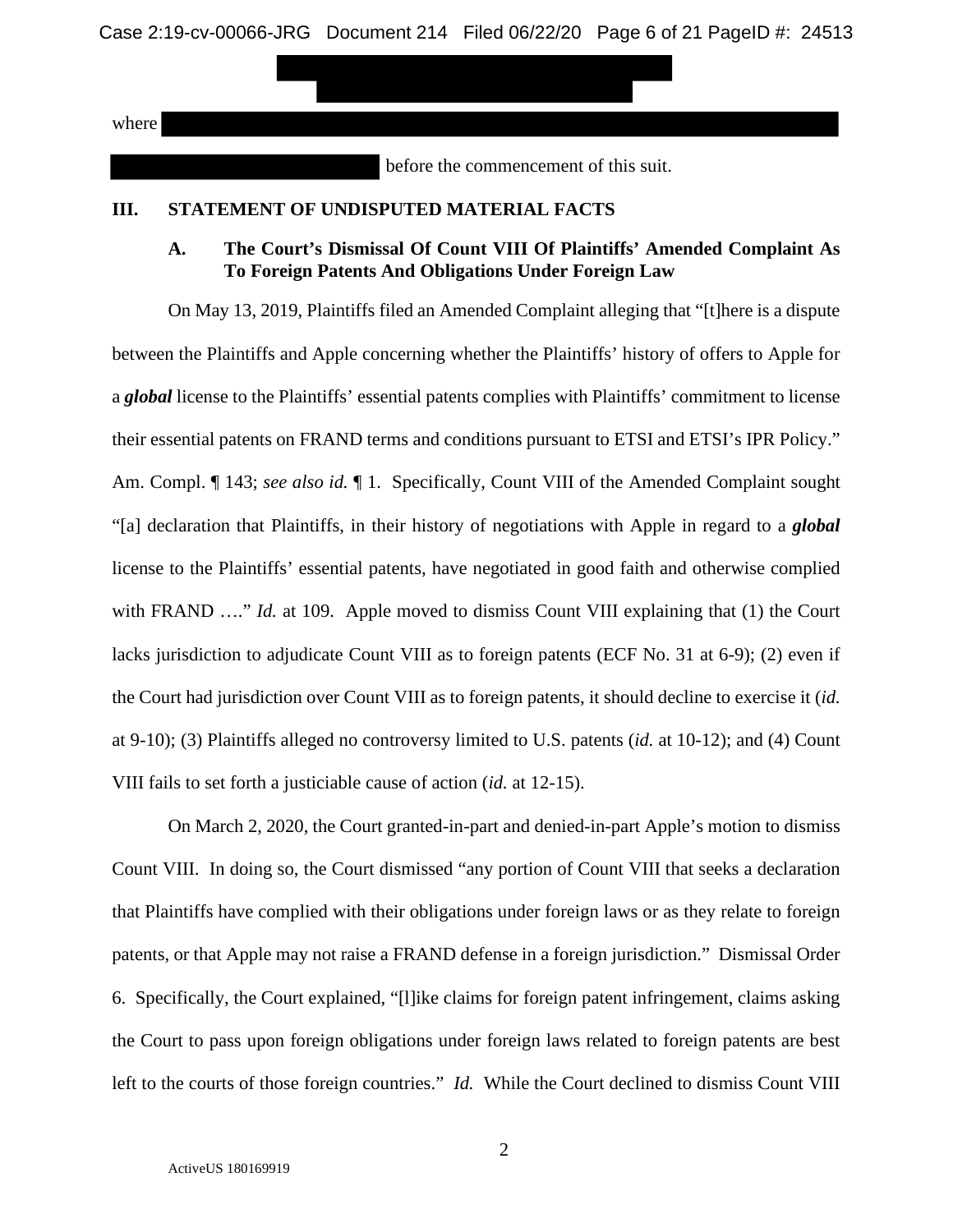as to U.S. patents (*id*. at 7), the Court cautioned that "[w]hether or not Plaintiffs can *prove* these allegations in a manner sufficient to allow this Court to issue declaratory relief is a separate issue more appropriately analyzed under Rule 56 or at trial." *Id.* at 8 (emphasis in original). The Court further concluded that it "remains under 'a continuing obligation to examine the basis of [its] jurisdiction' and will not issue an advisory opinion if it becomes clear that there is no justiciable controversy before the Court." *Id.* (citation omitted).

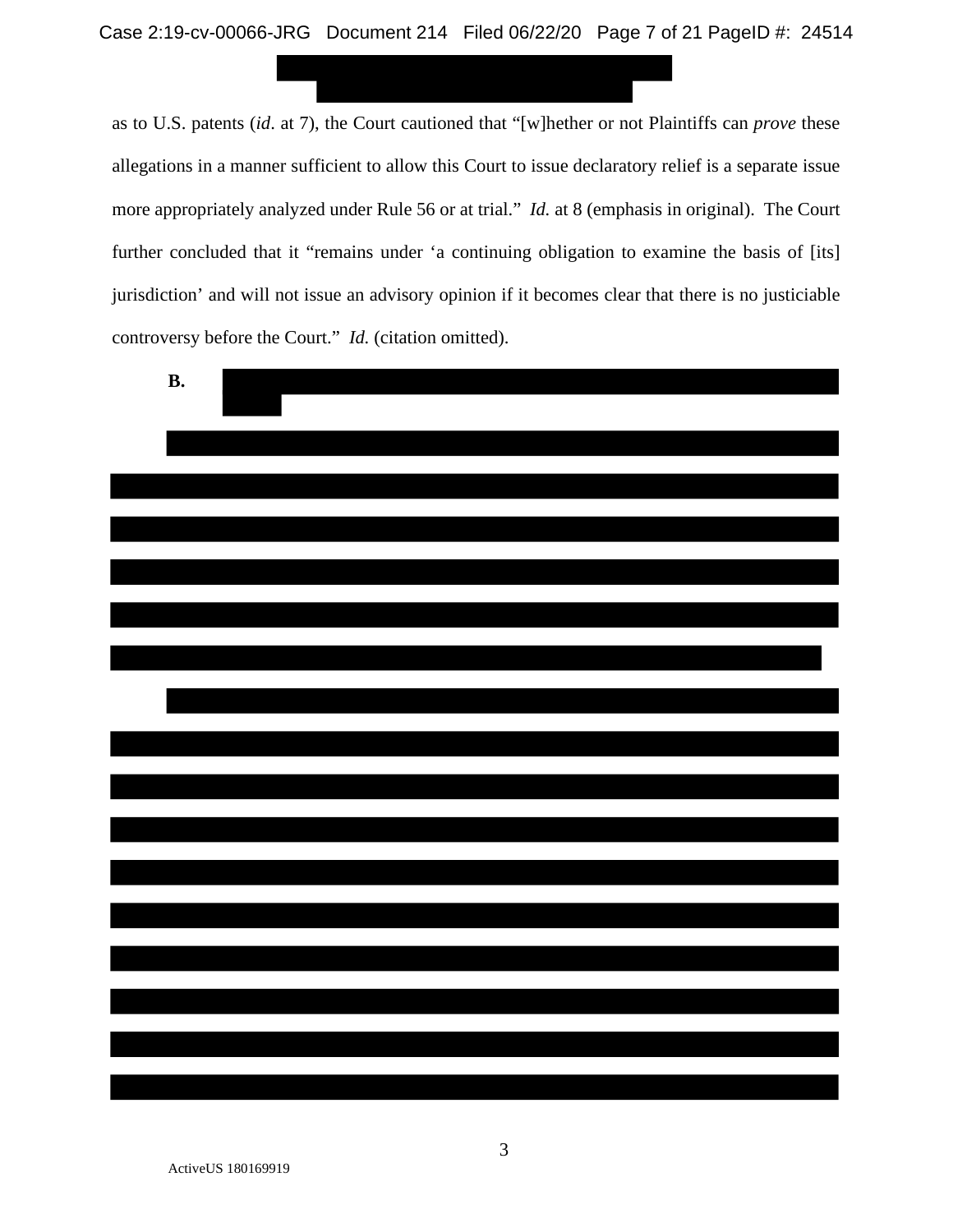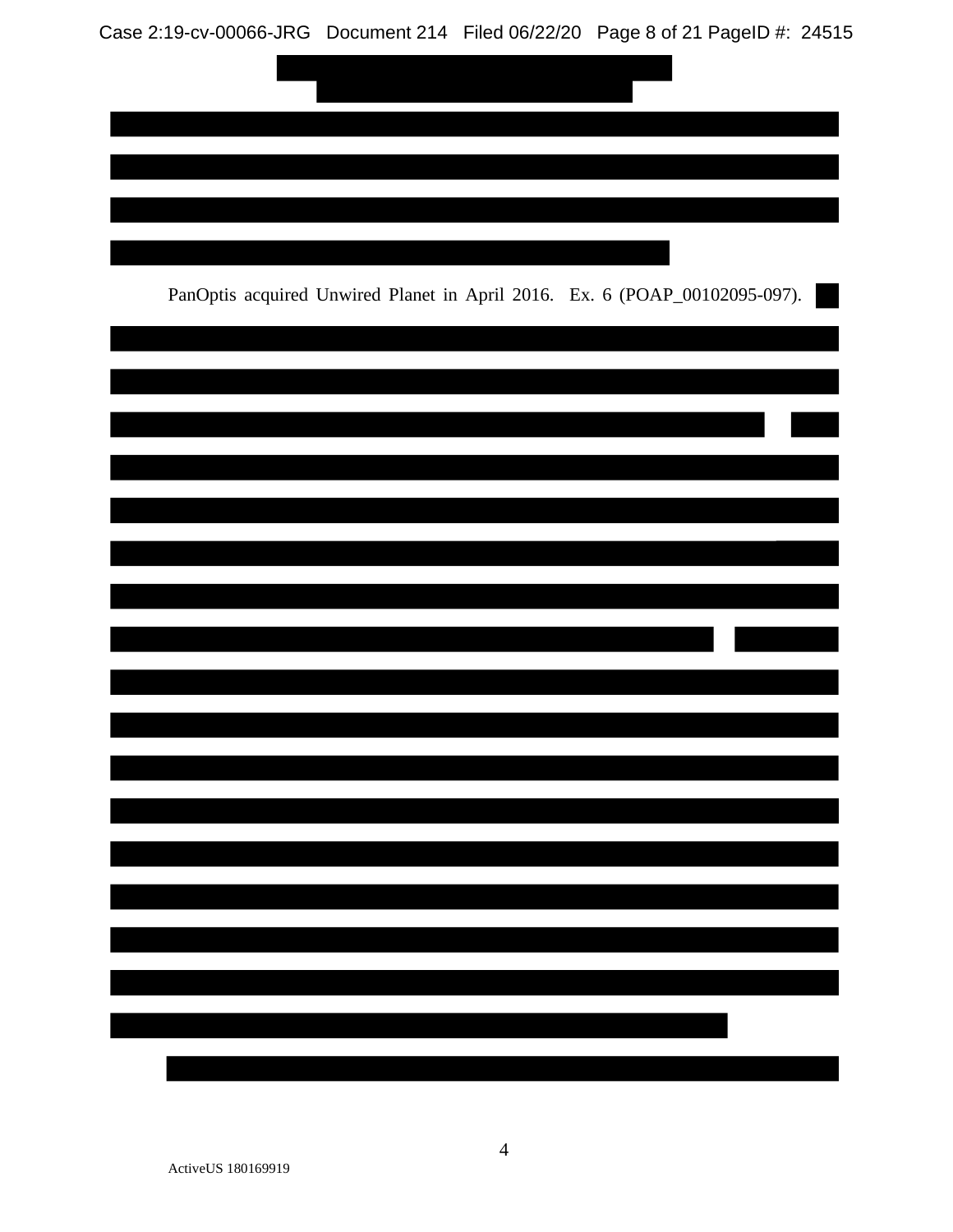Case 2:19-cv-00066-JRG Document 214 Filed 06/22/20 Page 9 of 21 PageID #: 24516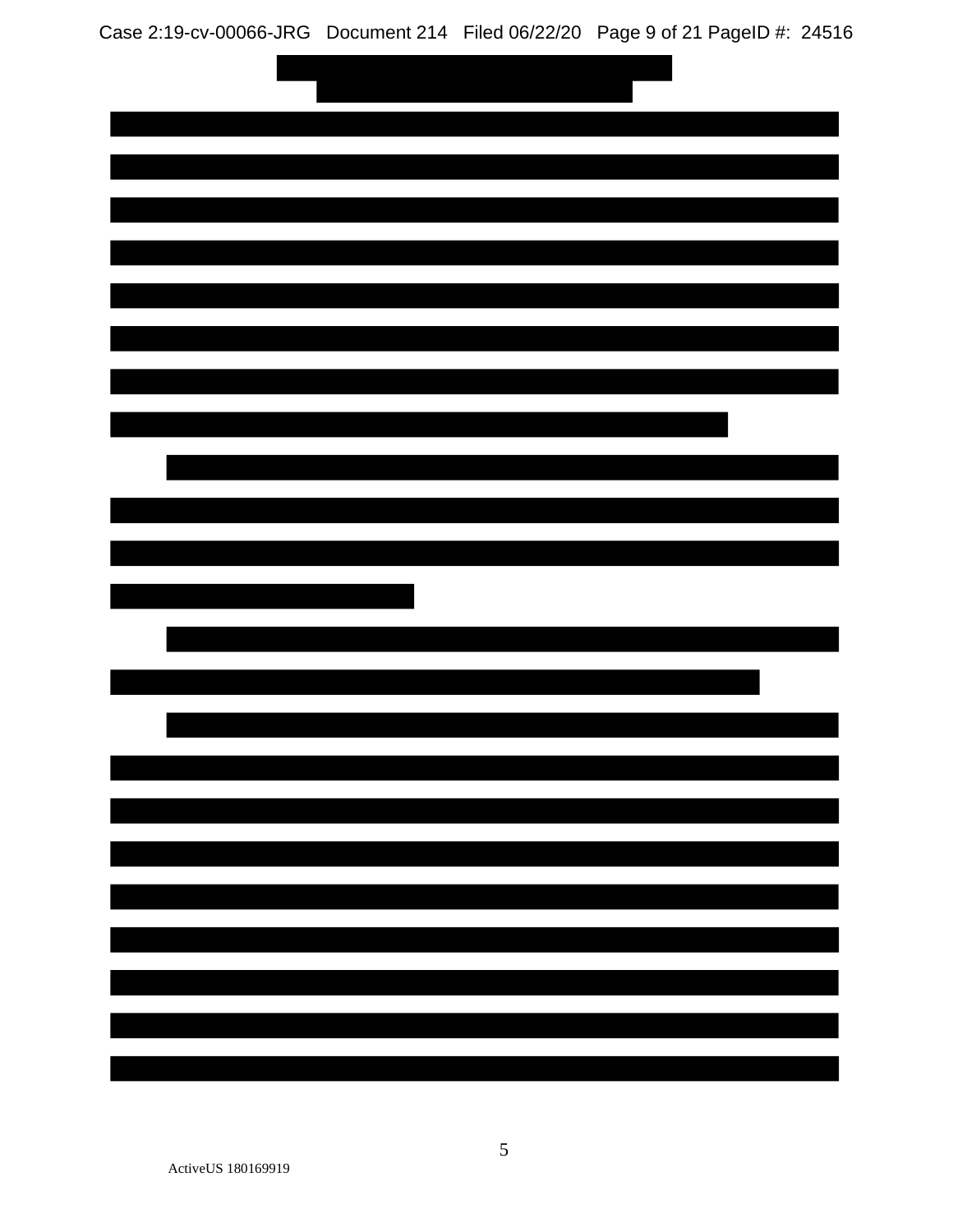Case 2:19-cv-00066-JRG Document 214 Filed 06/22/20 Page 10 of 21 PageID #: 24517

| Plaintiffs filed this lawsuit against Apple on February 25, 2019. |
|-------------------------------------------------------------------|
|                                                                   |
|                                                                   |
|                                                                   |
|                                                                   |
|                                                                   |
|                                                                   |
| $C_{\bullet}$<br><b>Plaintiffs' Post-Lawsuit Conduct</b>          |
|                                                                   |
|                                                                   |
|                                                                   |
|                                                                   |
|                                                                   |
|                                                                   |
|                                                                   |
|                                                                   |
|                                                                   |
|                                                                   |
|                                                                   |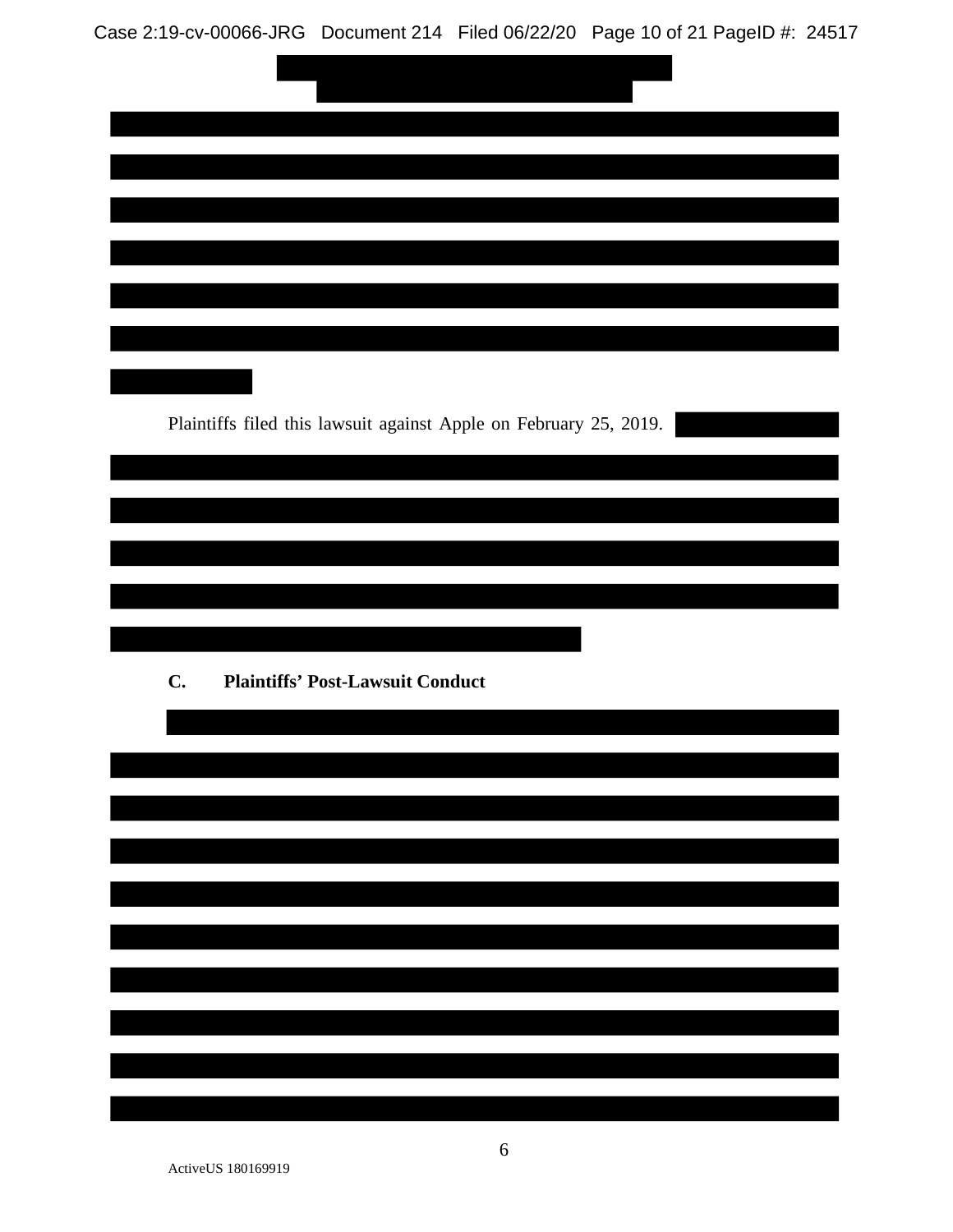

## <span id="page-10-0"></span>**IV. LEGAL STANDARD**

The Constitution limits a federal court's jurisdiction to actual "cases and controversies" and precludes judicial adjudication of cases involving "a difference or dispute of a hypothetical or abstract character" or "one that is academic or moot." *Aetna Life Ins. Co. v. Haworth*, 300 U.S. 227, 239-241 (1937). A declaratory judgment claimant must demonstrate that "there is a substantial controversy, between parties having adverse legal interests, of sufficient immediacy and reality to warrant the issuance of a declaratory judgment." *MedImmune, Inc. v. Genentech, Inc.*, 549 U.S. 118, 127 (2007) (internal quotation omitted). "[T]he dispute must be definite and concrete, real and substantial, and admit of specific relief through a decree of a conclusive character." *Vantage Trailers, Inc. v. Beall Corp.*, 567 F.3d 745, 748 (5th Cir. 2009).

Moreover, "[a] declaratory judgment plaintiff must plead facts sufficient to establish jurisdiction *at the time of the complaint*, and post-complaint facts cannot create jurisdiction where none existed at the time of filing." *Microsoft Corp.*, 755 F.3d at 906; *see also Innovative Therapies, Inc. v. Kinetic Concepts, Inc.*, 599 F.3d 1377, 1383 (Fed. Cir. 2010) (acts occurring after filing of original complaint "did not establish that an actual controversy existed at that earlier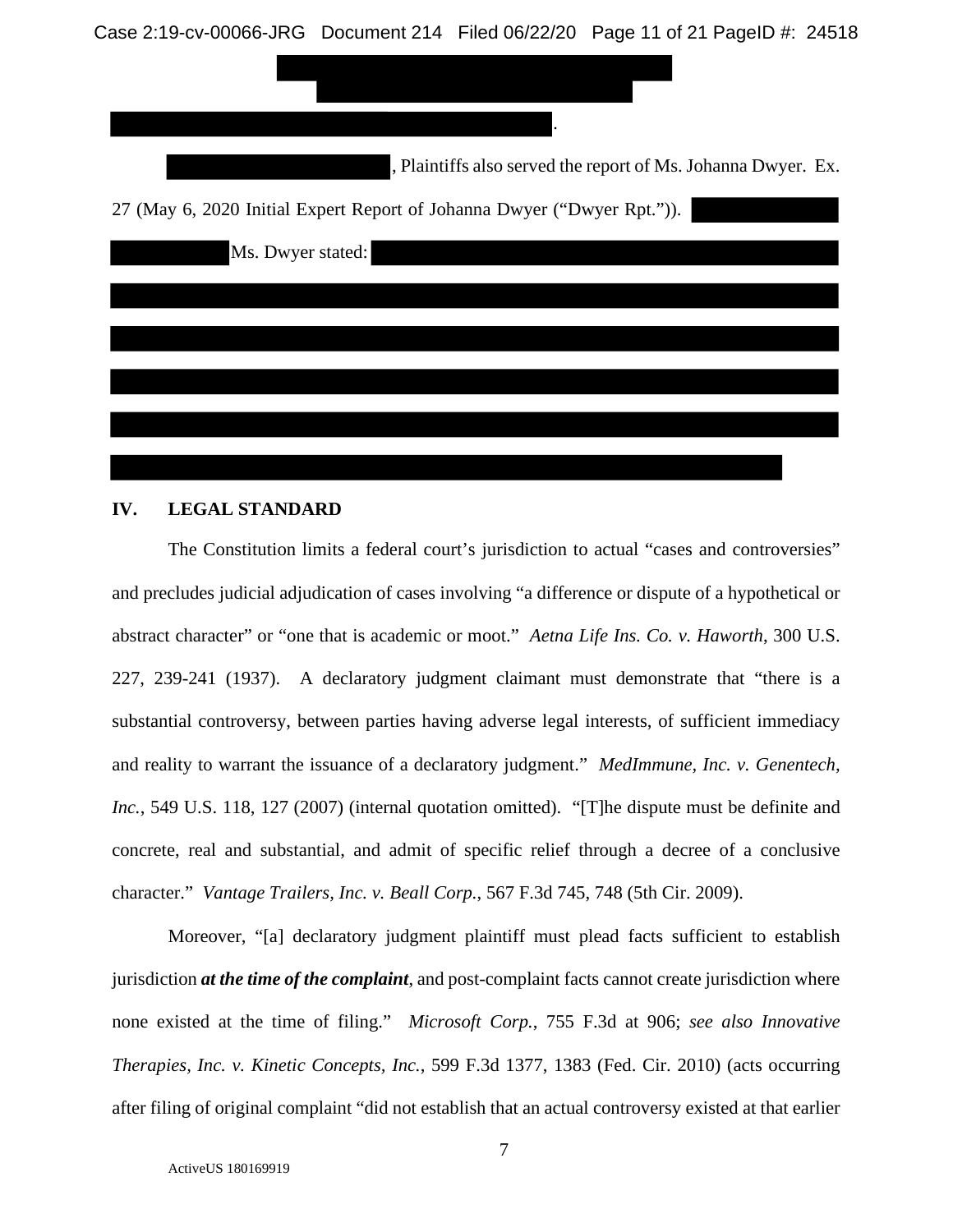time"); *Benitec Australia, Ltd. v. Nucleonics, Inc.*, 495 F.3d 1340, 1344 (Fed. Cir. 2007) ("The burden is on the party claiming declaratory judgment jurisdiction to establish that such jurisdiction existed at the time the claim for declaratory relief was filed and that it has continued since."); *Vantage Trailers*, 567 F.3d at 748 ("The declaratory judgment plaintiff must establish that this requirement was satisfied at the time the complaint was filed—post-filing conduct is not relevant.").

The Court has "a continuing obligation to examine the basis of [its] jurisdiction." Dismissal Order 8 (quotation marks omitted); *see* Fed R. Civ. P. 12(h)(3). "The objection that a federal court lacks subject-matter jurisdiction … may be raised by a party, or by a court on its own initiative, at any stage in the litigation, even after trial and the entry of judgment." *Arbaugh v. Y&H Corp.*, 546 U.S. 500, 506 (2006). "Lack of subject matter jurisdiction may be found in any one of three instances: (1) the complaint alone; (2) the complaint supplemented by undisputed facts evidenced in the record; or (3) the complaint supplemented by undisputed facts plus the court's resolution of disputed facts." *Ramming*, 281 F.3d at 161 (citation omitted).

#### <span id="page-11-0"></span>**V. ARGUMENT**

Plaintiffs seek a declaration that their "offers to Apple for a global license to the Plaintiffs' essential patents compl[y] with the Plaintiffs' commitment to license their essential patents on FRAND terms..." Am. Compl.  $\P$  143. This Court has already determined that it lacks jurisdiction over "any portion of Count VIII that seeks a declaration that Plaintiffs have complied with their obligations under foreign laws or as they relate to foreign patents, or that Apple may not raise a FRAND defense in a foreign jurisdiction." Dismissal Order 6. Thus, had Plaintiffs offered a U.S. patents-only offer (they did not), the relevant inquiry would be whether Plaintiffs' offers to Apple for a license to Plaintiffs' *U.S. patents* comply with Plaintiffs' obligations. But there is no justiciable controversy for resolution because it is undisputed that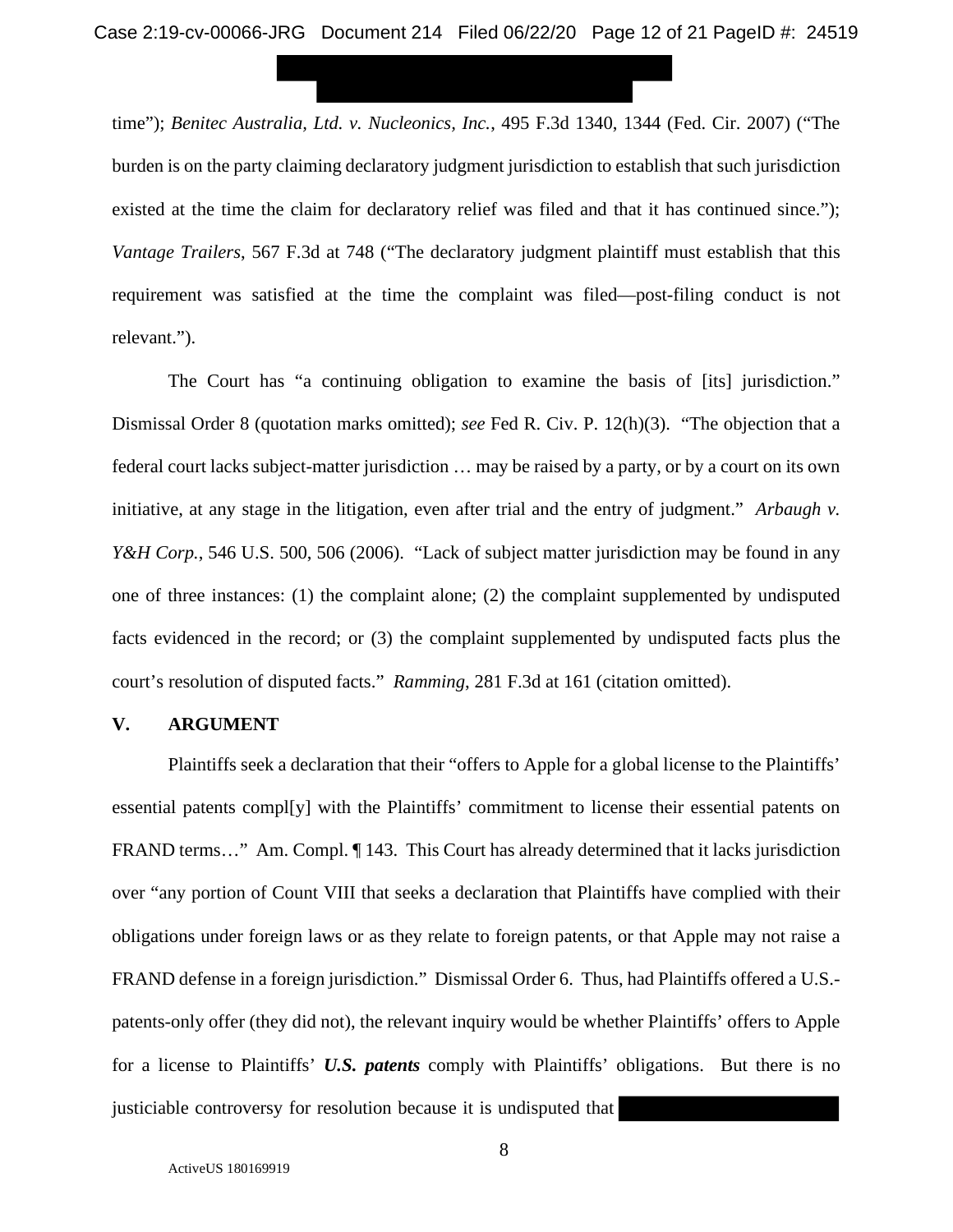. There is thus no justiciable claim to adjudicate.

#### **A. The Undisputed Facts Demonstrate that**

It is undisputed that Plaintiffs never and therefore and therefore there is no justiciable controversy as to whether Plaintiffs complied with their FRAND obligations with respect to *U.S. patents*. Plaintiffs' Amended Complaint does not allege that Plaintiffs offered a U.S.-patents-only license. Indeed, it refers only to Plaintiffs' negotiation of and offers for a "*global* FRAND license." Am. Compl. at ¶ 1; *see id.* 109, ¶¶ 37, 143. The undisputed facts now confirm that Plaintiffs made leaving nothing left to adjudicate. While Plaintiffs *See supra* pp. 2-7; That is, In view of the Court's Dismissal Order, the only remaining question is whether the record—depicting the facts at the time of filing—presents a case or controversy as to the existence of a U.S.-patents-only offer. The answer is no:

Count VIII is not justiciable.

This conclusion is consistent with this Court's decision in *Huawei*, where this Court determined after a bench trial that Plaintiffs Optis Wireless, Optis Cellular, and PanOptis failed to present any evidence that they offered a U.S.-patents-only license. *See Optis Wireless Tech., LLC v. Huawei Device USA, Inc.*, No. 2:17-CV-00123-JRG, 2019 WL 1244707, at \*6-7 (E.D. Tex. Mar. 18, 2019). Because the Court could not "determine whether [the plaintiff] complied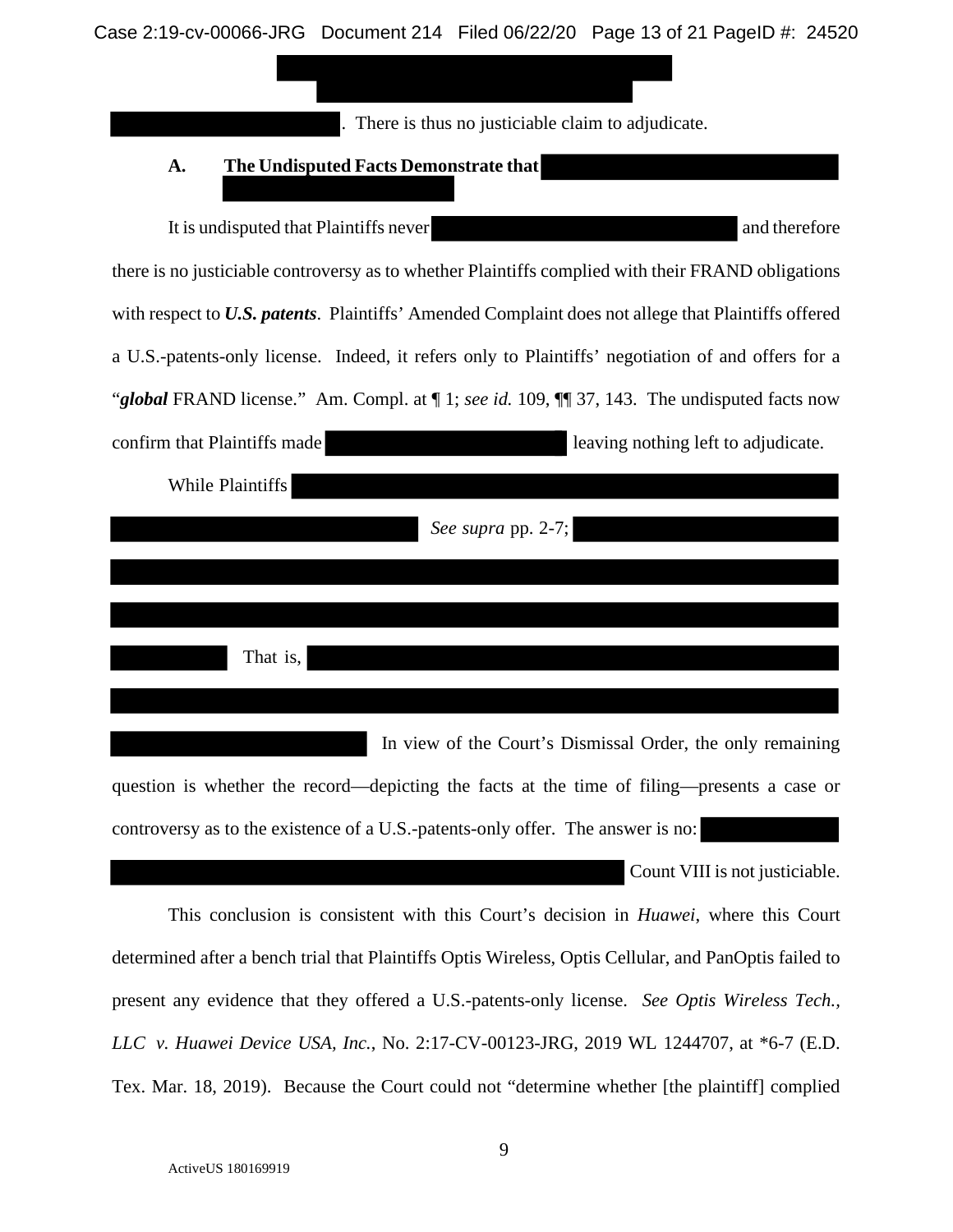with its FRAND obligations as to the U.S. SEPs in its offer to Huawei," it concluded that "any declaration by the Court would amount to an advisory opinion" and declined to grant the requested relief. *Id.* at \*7. The undisputed facts here indicate that Plaintiffs never made an offer as to U.S. patents only. As in *Huawei*, granting the requested relief would do no more than "inject confusion and uncertainty into this area of both law and commerce." *Id.*

Additionally, in determining whether to exercise declaratory judgment jurisdiction, courts consider "whether retaining the lawsuit would serve the purposes of judicial economy." *Sherwin-Williams Co. v. Holmes Cnty.*, 343 F.3d 383, 388 (5th Cir. 2003); *see also Celestine v. Nat'l Union Fire Ins. Co.*, 115 F. App'x 658, 660 (5th Cir. 2004) (per curiam). Allowing Count VIII to proceed to trial would be a significant waste of the Court's and parties' resources, especially given that Plaintiffs can point to no evidence that they offered a U.S.-patents-only license. Indeed, Plaintiffs concede that confirming that adjudication of Count VIII will amount to no more than an advisory opinion.

Simply

put, the parties and the Court would be better-served devoting their time and resources to the adjudication of other issues, such as Plaintiffs' patent claims and Apple's defenses to those claims.

## <span id="page-13-0"></span>**B. Plaintiffs' Post-Suit Conduct Cannot Establish A Justiciable Case Or Controversy.**

|            | Apparently recognizing that |                                          |
|------------|-----------------------------|------------------------------------------|
| Plaintiffs |                             | -more than a year after this lawsuit was |
| filed-     |                             |                                          |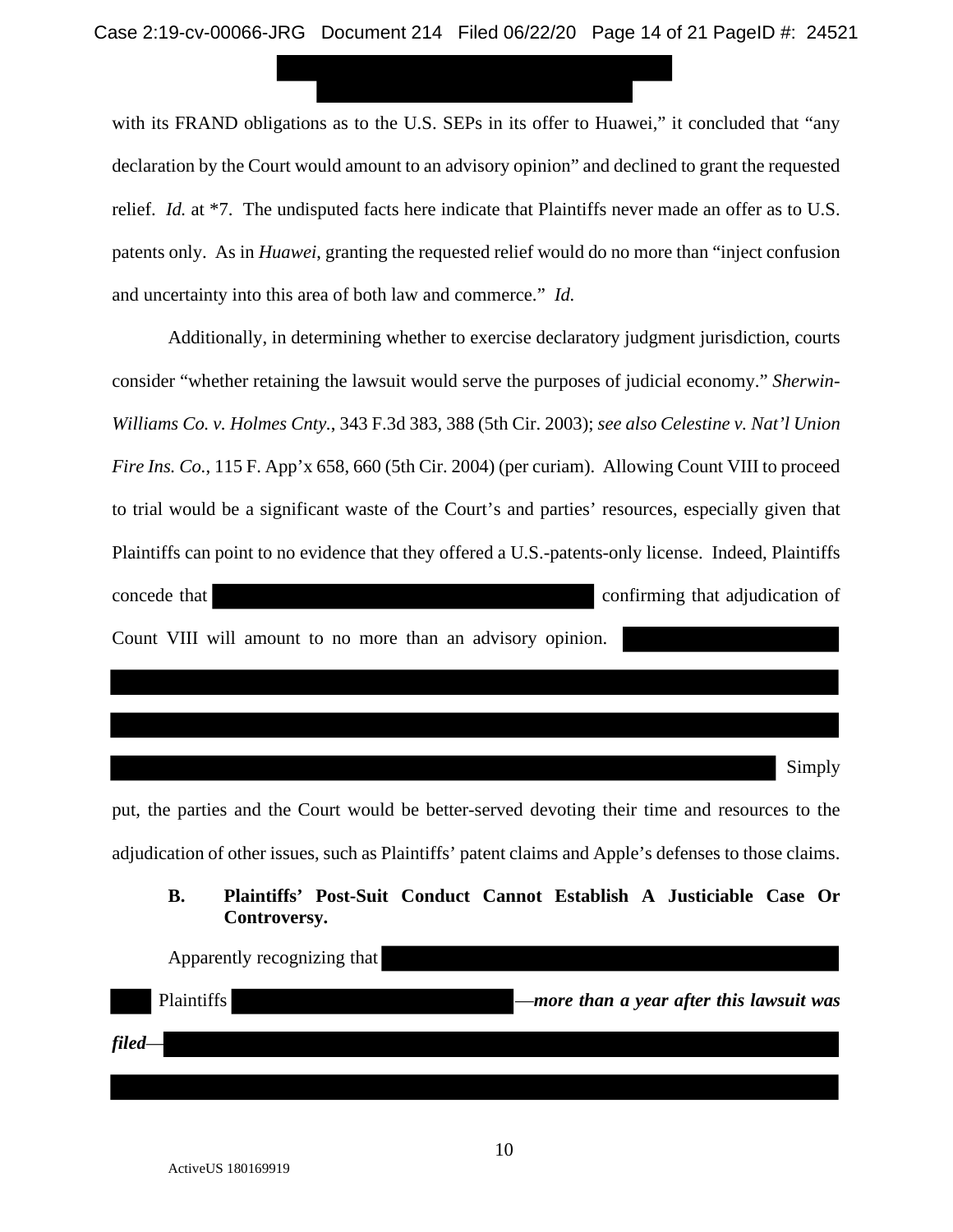But Plaintiffs' belated litigation-inspired

cannot establish a justiciable case or controversy as to Count VIII.

As explained above (pp. 7-8), there must be a justiciable case or controversy "*at the time of the complaint*, and post-complaint facts cannot create jurisdiction where none existed at the time of filing." *Microsoft Corp.*, 755 F.3d at 906; *see Vantage Trailers*, 567 F.3d at 748 ("postfiling conduct is not relevant"). Plaintiffs' sent more than a year after Plaintiffs' filed this case, does not (and cannot) cure the jurisdictional defect that existed at—and remains since—the outset of the litigation. *See Innovative Therapies*, 599 F.3d at 1383; *Grupo Dataflux v. Atlas Global Grp., L.P.*, 541 U.S. 567, 570–71 (2004) ("'[T]he jurisdiction of the court depends on the state of things at the time the action is brought.'…. This time-of-filing rule is hornbook law (quite literally) taught to first-year law students in any basic course on federal civil procedure."); *Ford Motor Co. v. United States*, 688 F.3d 1319, 1324 (Fed. Cir. 2012).

Plaintiffs' failure to provide evidence of is fatal to Count VIII. Moreover, even if Plaintiffs could establish jurisdiction based on a selfserving sent long after this litigation was filed (they cannot), Plaintiffs'

Instead, Plaintiffs merely assert—

Nor can Plaintiffs rely on the conclusory testimony of their expert, Johanna Dwyer, to establish the existence of a justiciable case or controversy.

But, as discussed above (pp. 6-7), the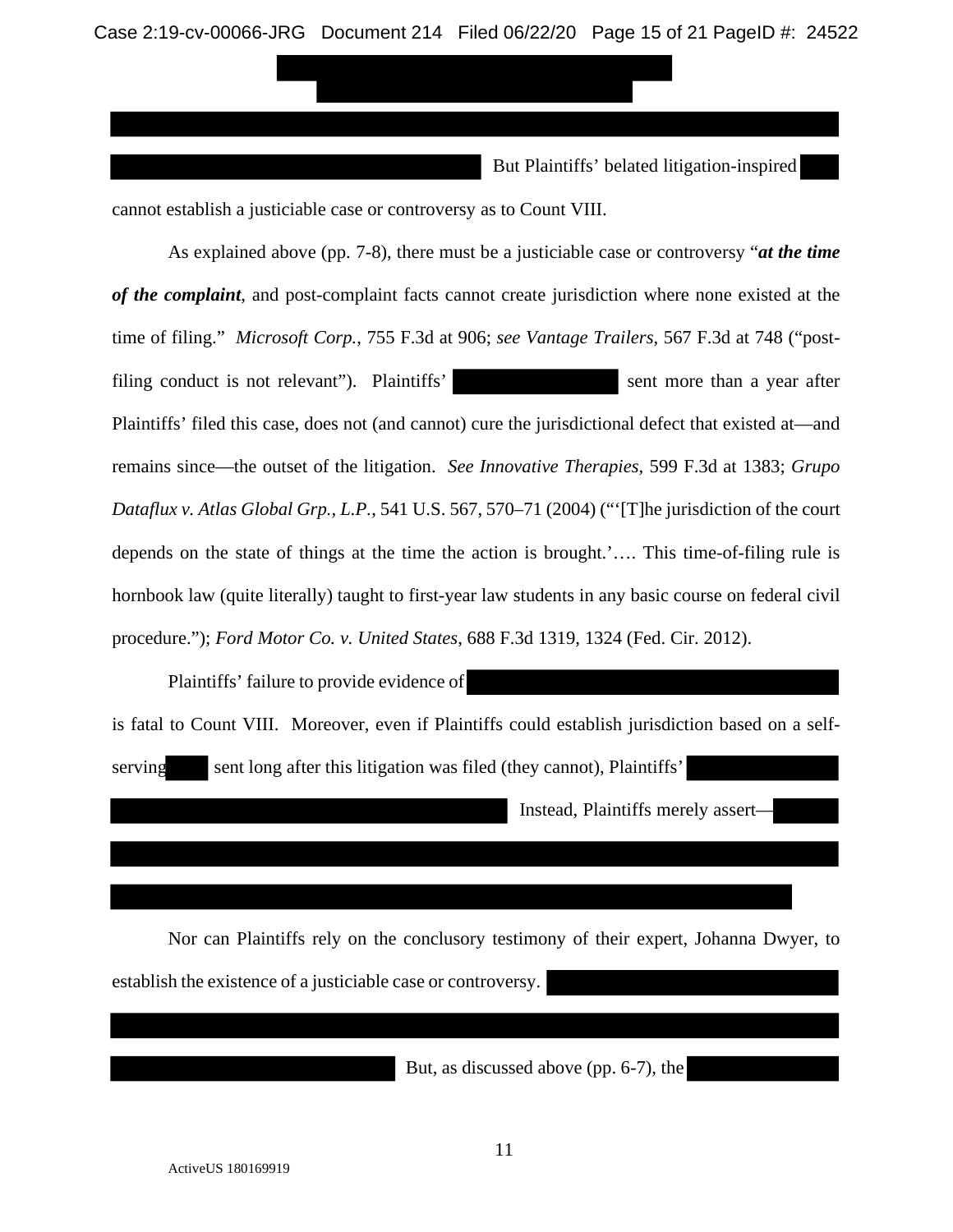| neither pre-dates the filing of this case nor constitutes                                           |                                                          |                | giving rise to the purported dispute |  |
|-----------------------------------------------------------------------------------------------------|----------------------------------------------------------|----------------|--------------------------------------|--|
| that Plaintiffs seek to have adjudicated.                                                           |                                                          |                |                                      |  |
| Moreover, Ms. Dwyer's "opinion" that the                                                            |                                                          |                | satisfies Plaintiffs'                |  |
| FRAND obligations—like                                                                              | itself-                                                  |                |                                      |  |
|                                                                                                     |                                                          |                |                                      |  |
|                                                                                                     |                                                          |                |                                      |  |
|                                                                                                     |                                                          |                |                                      |  |
|                                                                                                     |                                                          |                |                                      |  |
|                                                                                                     |                                                          | $\overline{a}$ | Ms. Dwyer's opinion is not only      |  |
| divorced from the factual record in this case, but is also unsupported by any industry practice, or |                                                          |                |                                      |  |
| generally accepted methodology. Indeed, as Ms. Dwyer conceded,                                      |                                                          |                |                                      |  |
|                                                                                                     |                                                          |                |                                      |  |
|                                                                                                     |                                                          |                |                                      |  |
|                                                                                                     |                                                          |                |                                      |  |
|                                                                                                     |                                                          |                |                                      |  |
| Her conclusory opinion-                                                                             |                                                          |                |                                      |  |
|                                                                                                     | -cannot establish the existence of a case or controversy |                |                                      |  |
| with respect to Count VIII. <sup>3</sup>                                                            |                                                          |                |                                      |  |
|                                                                                                     |                                                          |                |                                      |  |
| 2                                                                                                   |                                                          |                |                                      |  |
|                                                                                                     |                                                          |                |                                      |  |

But a

<span id="page-15-0"></span>supposedly "'conservative opinion in that sense does not equate to a scientific one.'" *Stragent, LLC v. Intel Corp.*, No. 6:11-CV-421, 2014 WL 1389304, at \*4 (E.D. Tex. Mar. 6, 2014) (quoting *Ayers v. Robinson*, 887 F. Supp. 1049, 1060 (N.D. Ill. 1995)).

<span id="page-15-1"></span><sup>3</sup> Apple has also separately challenged the admissibility of Ms. Dwyer's testimony under *Daubert v. Merrell Dow Pharmaceuticals, Inc.*, 509 U.S. 579 (1993).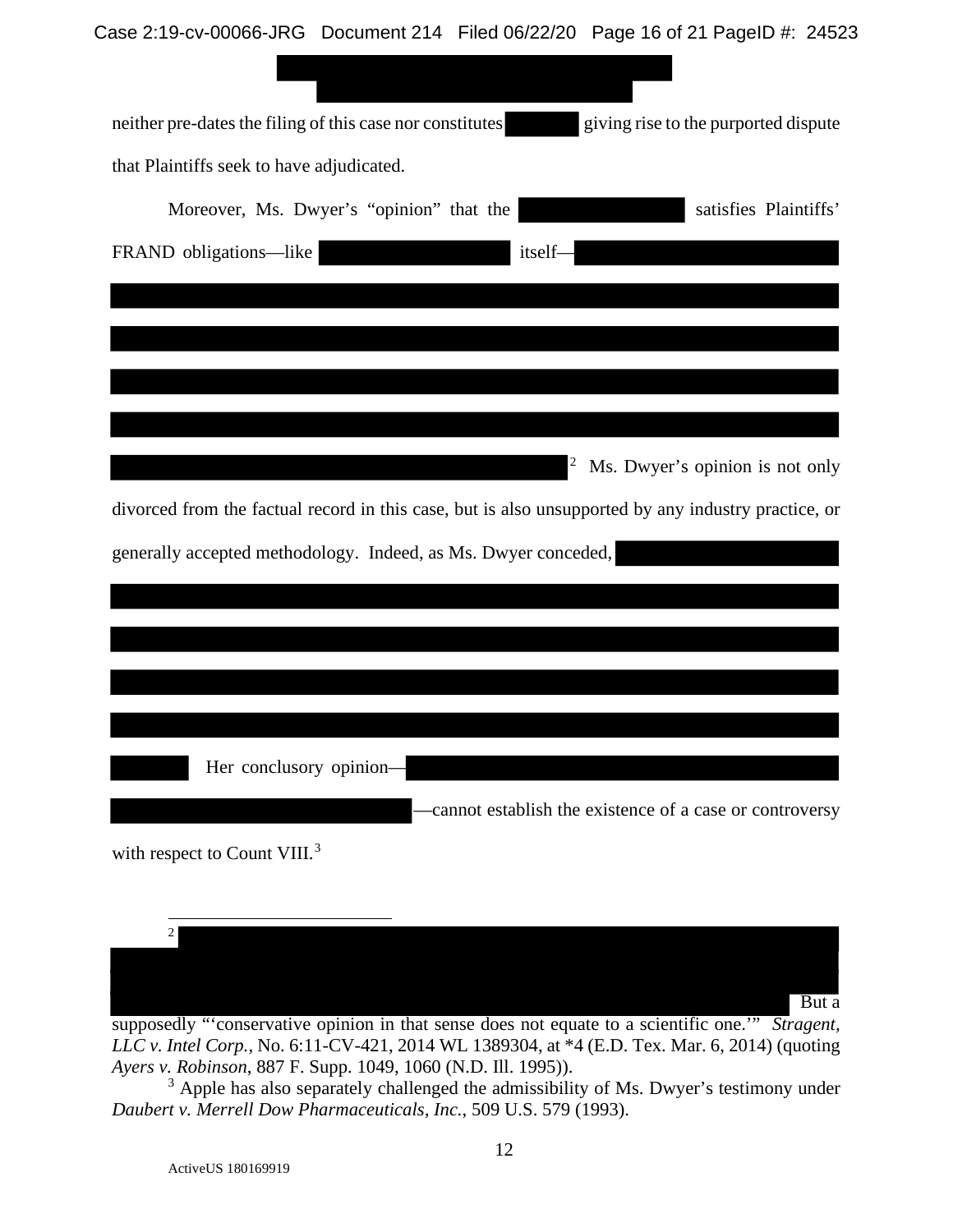#### <span id="page-16-0"></span>**C. The Remainder Of Count VIII Is Not Justiciable.**

To the extent that Plaintiffs contend that Count VIII encompasses more than

that argument too should be rejected. While Count VIII accuses Apple of "bad-faith conduct" and vaguely seeks to preclude Apple from "rais[ing] a FRAND defense" (Am. Compl. ¶ 143), Plaintiffs have asserted no legal theory or cause of action *under U.S. law* (or facts in support thereof) under which Apple must

or PanOptis' commitment to license on FRAND terms and conditions can be nullified.<sup>[4](#page-16-1)</sup> As an initial matter, Plaintiffs have no legal right under U.S. law to impose on Apple an obligation to negotiate a license to Plaintiffs' portfolios of declared-essential patents or forfeit any defenses for failing to do so. For example, this Court has held that a patentee's FRAND commitment *does not* impose a contractual obligation on a third party such as Apple to negotiate for or take a license. *Core Wireless Licensing S.a.r.l. v. Apple Inc.*, No. 6:12-CV-100-JRG, 2015 WL 4775973, at \*4 (E.D. Tex. Aug. 11, 2015) (dismissing plaintiffs' "contract claims as to the entire portfolio"); Ex. 31, Order at 1, *Core Wireless*, No. 6:12-CV-100 (E.D. Tex. May 2, 2014), Dkt. No. 207 (rejecting plaintiffs' attempt to adjudicate a portfolio royalty and instead directing the case to proceed focused only on the patents that had been *actually asserted*); *Apple Inc. v. Telefonaktiebolaget LM Ericsson, Inc.*, No. 15-cv-00154-JD, 2015 WL 1802467, at \*2 (N.D. Cal. Apr. 20, 2015) ("there exists no legal basis upon which Apple may be compelled to take a license

<span id="page-16-1"></span><sup>&</sup>lt;sup>4</sup> It is unclear what relief Plaintiffs seek in attempting to preclude Apple from raising a "FRAND defense." There is no dispute that Plaintiffs are obligated to license the patents-in-suit under FRAND terms and conditions. *See* Am. Compl. ¶ 30 (acknowledging that ETSI IPR Policy requires granting a license on FRAND terms). And even if Plaintiffs were somehow released from that obligation, the Federal Circuit has recognized that "reasonable royalties for SEPs generally and not only those subject to a RAND commitment—must not include any value flowing to the patent from the standard's adoption." *Commonwealth Sci. & Indus. Research Organisation v. Cisco Sys., Inc.*, 809 F.3d 1295, 1305 (Fed. Cir. 2015).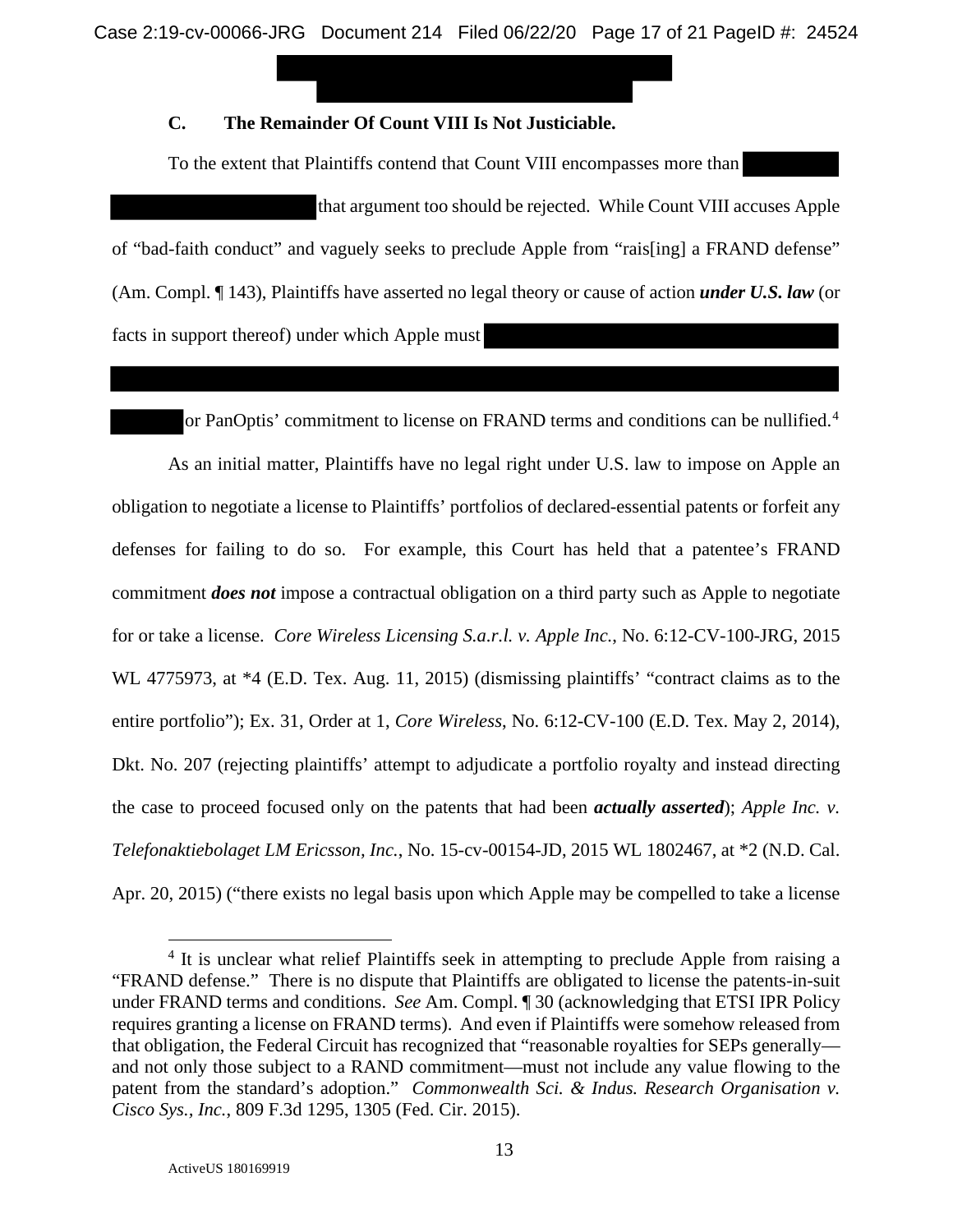for Ericsson's patents on a portfolio-wide basis"); *Ericsson, Inc. v. D-Link Sys.*, No. 6:10-cv-473, 2013 WL 4046225 at \*21 (E.D. Tex. Aug. 6, 2013), *aff'd in part, rev'd in part*, 773 F.3d 1201 (Fed. Cir. 2014) (recognizing Court could not obligate defendants to pay RAND royalties for patents they had not been found to infringe); *InterDigital Commc'ns, Inc. v. ZTE Corp.*, No. 13- CV-00009, 2014 WL 2206218, at \*3 (D. Del. May 28, 2014). It is for that reason that Plaintiffs have resorted to relying on the *French civil code* as imposing an obligation on Apple to "negotiate in good faith." Ex. 28 (May 6, 2020 Initial Report of Jean-Sebastien Borghetti ¶¶ 49-51) (citing Article 1104 of French Civil Code as imposing an obligation to negotiate in good faith). But this Court has already determined that adjudications of "foreign obligations under foreign laws related to foreign patents are best left to the courts of those foreign countries." Dismissal Order 6.

The question whether Apple's negotiation conduct satisfies a "good faith" standard imposed by the French civil code (it does) has no place before this Court. At best any such determination would amount to nothing more than "a data point from which the parties could continue negotiations." *InterDigital*, 2014 WL 2206218, at \*3. And as the Supreme Court has explained, declaratory judgment actions that merely seek to "gain a litigation advantage" by asking the court to "determine a collateral legal issue governing certain aspects of [a] pending or future suit[]" are not allowed. *Calderon v. Ashmus*, 523 U.S. 740, 747 (1998). "[A] federal court has neither the power to render advisory opinions nor to decide questions that cannot affect the rights of litigants in the case before them." *Preiser v. Newkirk*, 422 U.S. 395, 401 (1975) (internal quotation marks omitted). But that is precisely what Plaintiffs seek to do here. Plaintiffs' improper request for an advisory opinion under French law should be rejected.

#### <span id="page-17-0"></span>**VI. CONCLUSION**

For the reasons stated above, Apple respectfully requests that the Court dismiss Count VIII for lack of subject matter jurisdiction.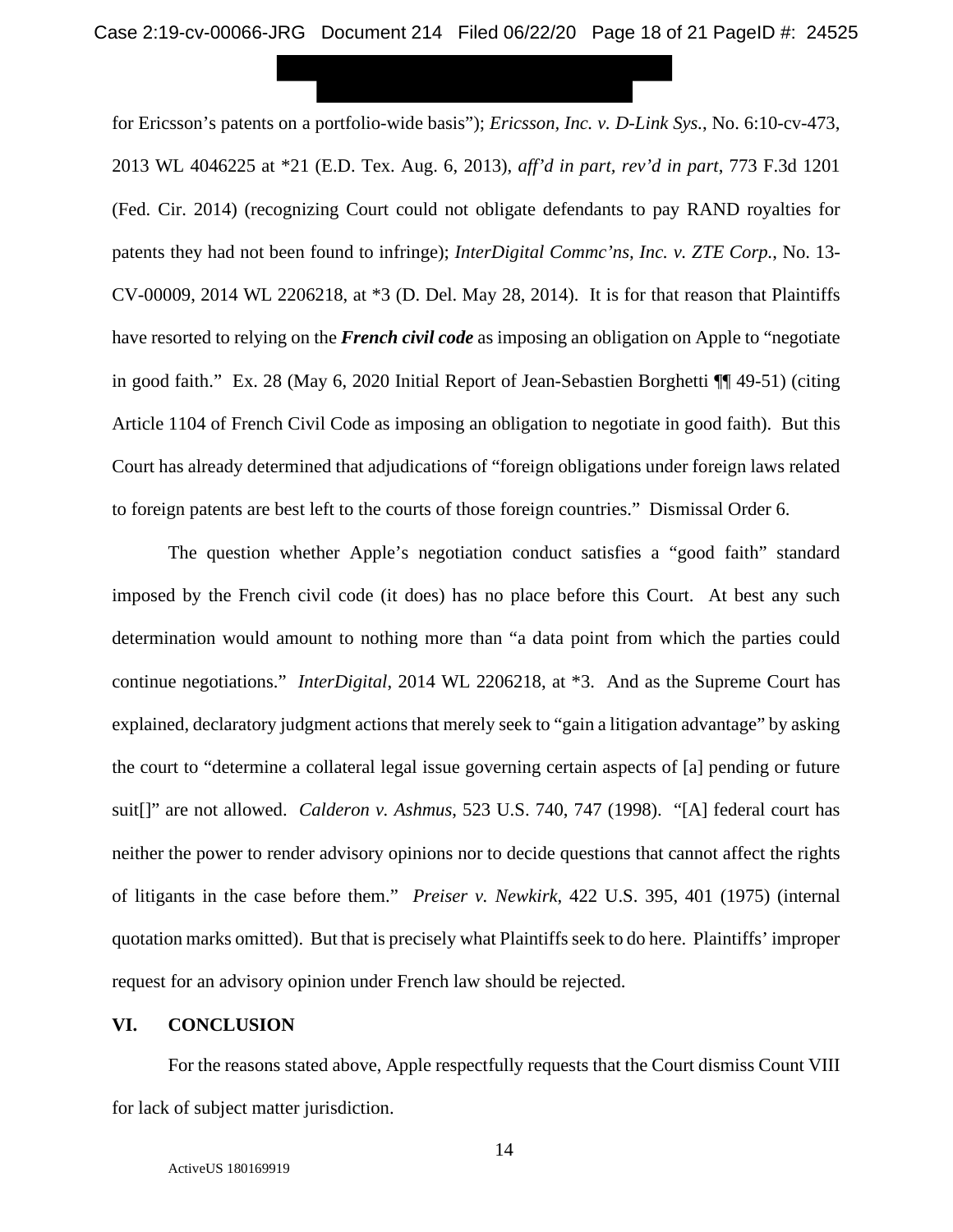Dated: June 18, 2020 /s/ *Melissa R. Smith* 

Mark D. Selwyn (*pro hac vice*) mark.selwyn@wilmerhale.com WILMER CUTLER PICKERING HALE AND DORR LLP 950 Page Mill Road Palo Alto, CA 94304 Telephone: (650) 858-6000 Facsimile: (650) 858-6100

Mindy Sooter (*pro hac vice*) mindy.sooter@wilmerhale.com WILMER CUTLER PICKERING HALE AND DORR LLP 1225 Seventeenth Street, Suite 2600 Denver, CO 80202 Telephone: (720) 274-3135 Facsimile: (720) 274-3133

Joseph J. Mueller (*pro hac vice*) Timothy D. Syrett (*pro hac vice*) timothy.syrett@wilmerhale.com WILMER CUTLER PICKERING HALE AND DORR LLP 60 State Street Boston, MA 02109 Telephone: (617) 526-6000 Facsimile: (617) 526-5000

Brittany Blueitt Amadi (*pro hac vice*) brittany.amadi@wilmerhale.com WILMER CUTLER PICKERING HALE AND DORR LLP 1875 Pennsylvania Avenue NW Washington, DC 20006 Telephone: (202) 663-6000 Facsimile: (202) 663-6363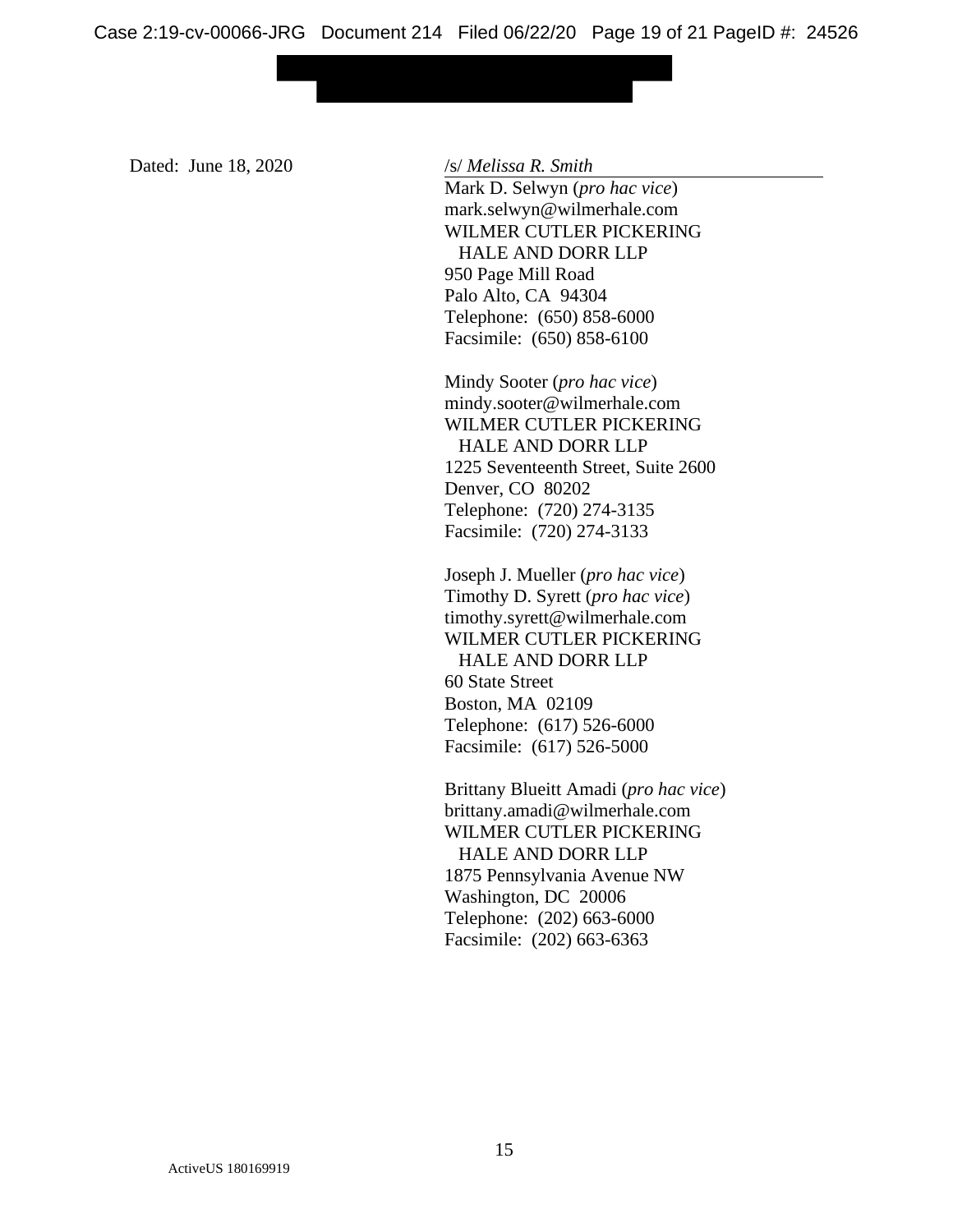Melissa R. Smith State Bar No. 24001351 melissa@gillamsmithlaw.com GILLAM & SMITH, LLP 303 South Washington Avenue Marshall, TX 75670 Telephone: (903) 934-8450 Facsimile: (903) 934-9257

*Attorneys for Defendant Apple Inc.*